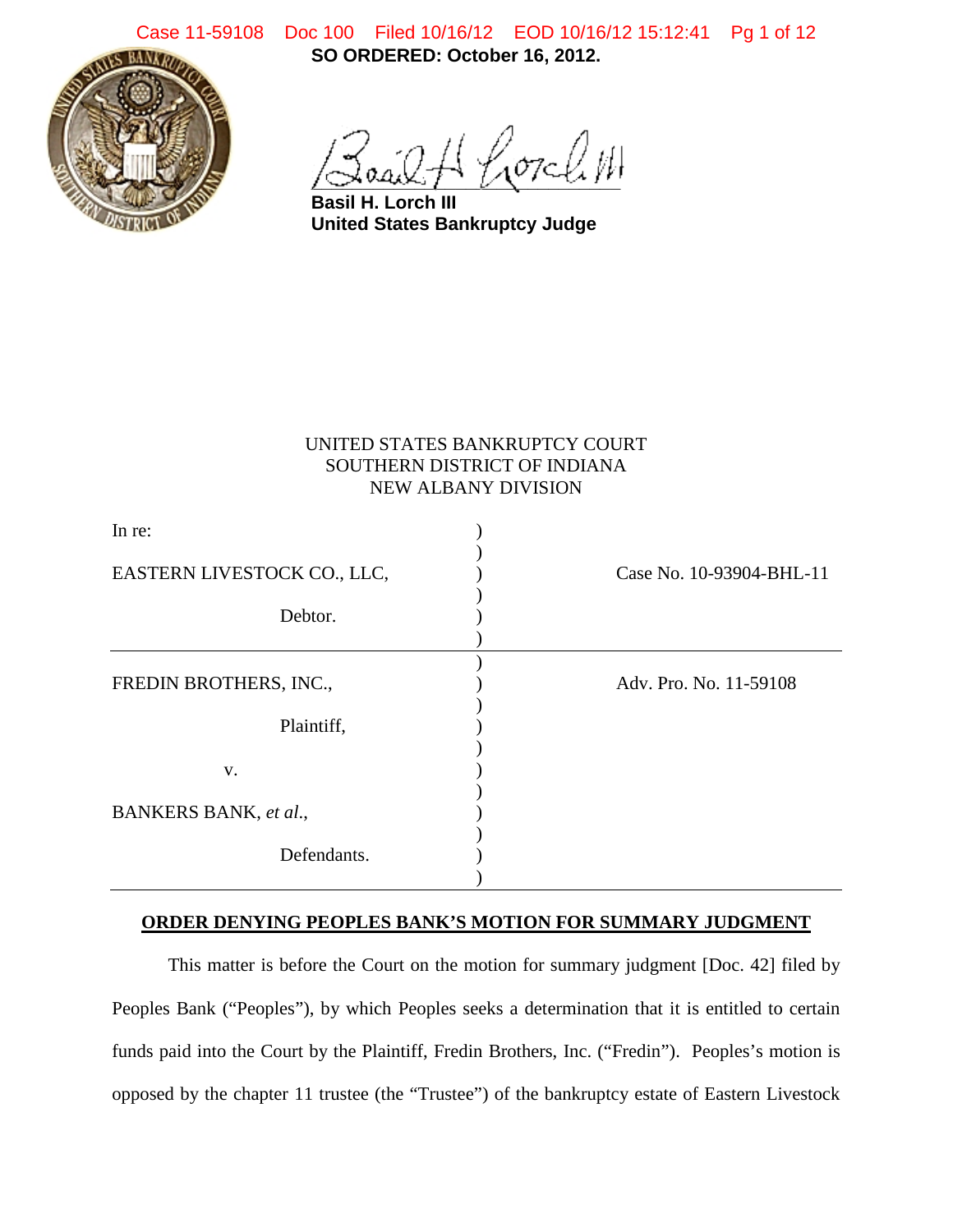Co., LLC ("Eastern") and Fifth Third Bank ("Fifth Third"). Having considered these parties' briefs [*see* Docs. 60, 63, 71, and 73], along with the pleadings on record in this adversary proceeding, and being otherwise duly and sufficiently advised, the Court now **DENIES** Peoples's motion for the reasons set forth herein.

## **Background**

James and Carolyn Brass are Kansas farmers whose cattle operation was financed by Peoples. On August 31, 2010, the Brasses made and delivered a note to Peoples in the amount of \$150,000 and executed a security agreement to secure their debt under the note, which provides for interest and the payment of Peoples's attorney fees and costs of collection. The security agreement encumbers, *inter alia*, the Brasses' "farm products including livestock and their young." The next day, Peoples filed a financing statement with the Kansas Secretary of State, disclosing a security interest in all the Brasses' inventory and farm products.

Before its demise, Eastern was one of the largest participants in the American cattle market, transacting for billions of dollars annually while acting in different capacities in different instances. For purposes of the instant motion it is sufficient to observe that principals and associates of Eastern were, for some time before and during the events at issue in the instant motion, engaged in a massive check kite. $<sup>1</sup>$  $<sup>1</sup>$  $<sup>1</sup>$ </sup>

Nevertheless, in October 2010, Eastern enjoyed a prominent reputation in the cattle industry. On October 26, 2010, the Brasses sold 192 steers (the "192 Steers") to Eastern in exchange for a check in the amount of \$157,606.47 drawn on Eastern's account at Fifth Third and made payable to Mr. Brass and Peoples (the "Check"). There is a dispute in the record about

<span id="page-1-0"></span> $1$  ELC's owner, Thomas P. Gibson, and two other associates of ELC pled guilty to one count of criminal syndication and 172 counts of theft in the Circuit Court of Metcalfe County, Kentucky, in March 2012. Mr. Gibson and another associate face pending charges of wire fraud in the United States District Court for the Western District of Kentucky.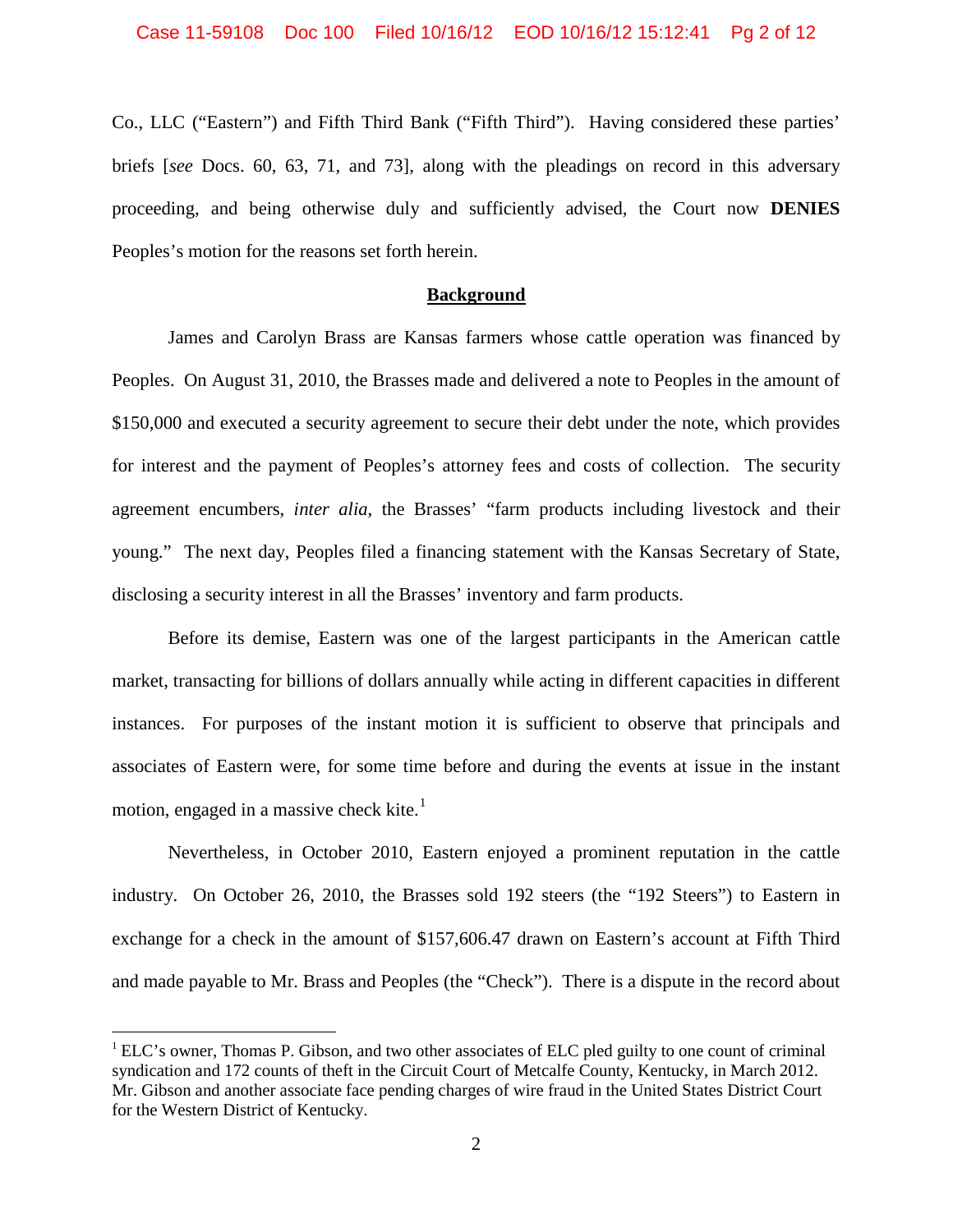what happened next, $2$  though the disagreement is immaterial to the motion at bar: Peoples maintains that Eastern sold the 192 Steers to Hohenberger Cattle ("Hohenberger"), which in turn sold them to Fredin, the interpleader plaintiff herein, which then sold them on down the supply chain. Meanwhile, Fifth Third dishonored Eastern's outstanding checks, including the Check with which Eastern paid for the 192 Steers. Fredin, which had not yet paid Hohenberger for the 192 Steers, learned of Eastern's troubles and, fearing the prospect of having to pay twice for the cattle it purchased from Hohenberger, filed an interpleader action in Colorado state court on November 10, 2010, pursuant to which it paid into the court \$423,184.07 that it nominally owed Hohenberger for cattle purchases. Of this amount, \$165,856.52 (the "192 Steer Proceeds") was owed by Fredin for the purchase of the 192 Steers. Mr. Brass, Eastern, and Fifth Third were among the thirteen defendants named by Fredin in its interpleader suit.

Soon thereafter, on December 6, 2010, other of Eastern's creditors filed an involuntary petition against Eastern in this Court under chapter 11 of the Bankruptcy Code. In the spring of 2011, after the pleadings had closed, the Trustee sought and obtained first the removal of the interpleader action and associated funds from the Colorado state court to the United States Bankruptcy Court for the District of Colorado, and then the transfer of the case and funds to this Court. Fredin later disclaimed any interest in the interpleaded funds and obtained a discharge of its liability related to the facts underlying the case, leaving the defendants and intervenors to fight over the interpleaded funds.

#### **Standard of Review**

Summary judgment is mandated where there are no disputed issues of material fact and the movant must prevail as a matter of law. Fed. R. Civ. P. 56(a); *see Dempsey v. Atchison,*

<span id="page-2-0"></span> $2$  In its answer [Doc. 93], Hohenberger asserts that it bought the 192 Steers not from Eastern but from an entity called E-4.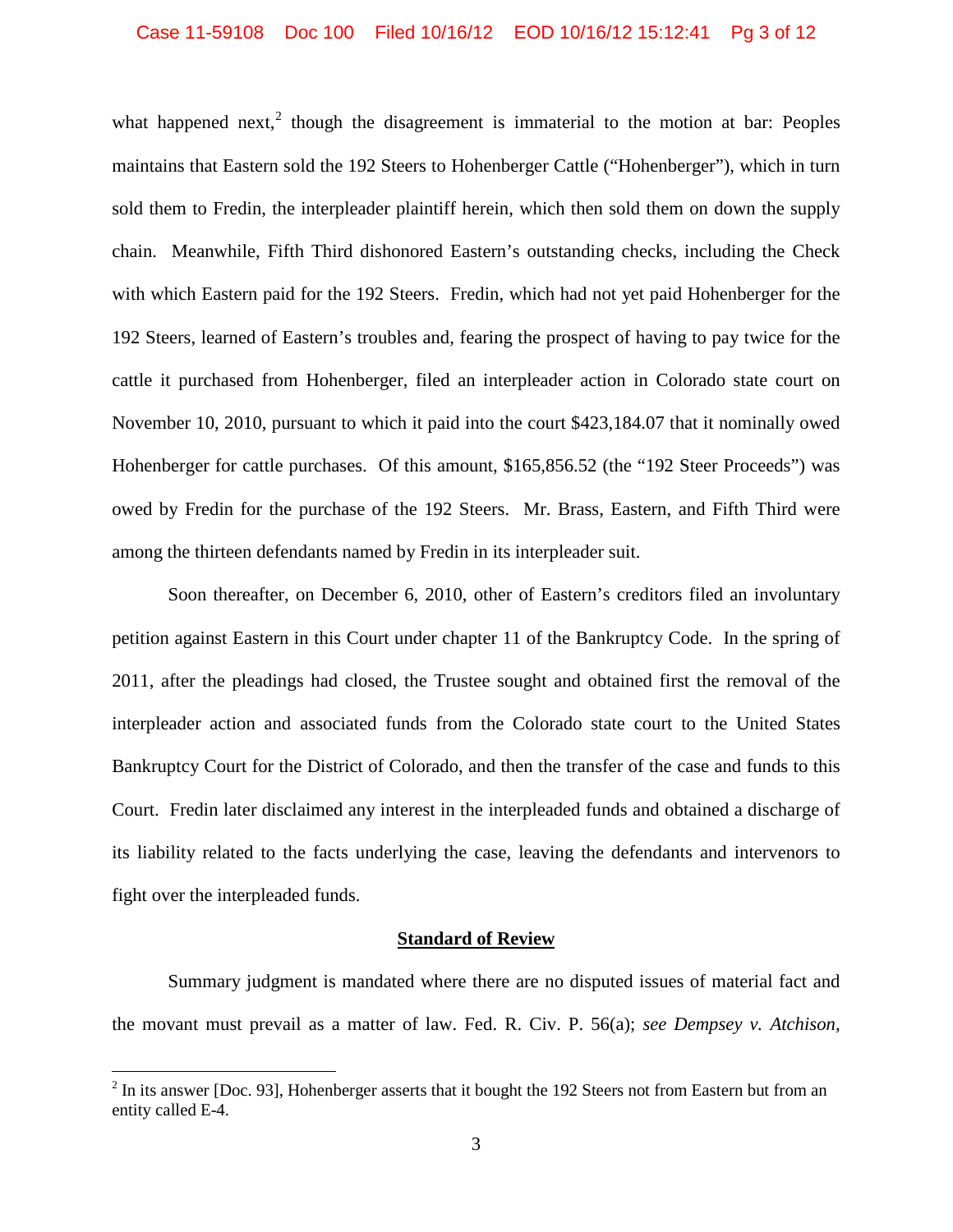*Topeka, & Santa Fe Ry. Co.*, 16 F.3d 832, 836 (7th Cir. 1994). The moving party bears the initial burden of informing the court of the basis for its motion and identifying those portions of the pleadings, depositions, answers to interrogatories, and admissions on file, together with the affidavits, if any, which it believes demonstrate the absence of a genuine issue of material fact. *Celotex Corp. v. Catrett*, 477 U.S. 317, 323 (1986). Once the moving party presents a prima facie showing that he is entitled to judgment as a matter of law, the party opposing the motion may not rest upon the mere allegations or denials in its pleadings but must affirmatively show that there is a genuine issue of material fact for trial. *Anderson v. Liberty Lobby, Inc.*, 477 U.S. 242, 248 (1986); *Celotex*, 477 U.S. at 323; *Matsushita Electric Industrial Co. v. Zenith Radio Corp.*, 475 U.S. 574, 587 (1986).

When reviewing facts in support of a motion for summary judgment, a court must construe all facts in the light most favorable to the non-moving parties and draw all legitimate inferences and resolve all doubts in their favor. *United States v. Diebold, Inc.*, 369 U.S. 654, 655 (1962); *NLFC, Inc. v. Devcom Mid-American, Inc.*, 45 F.3d 231, 234 (7th Cir. 1995). The court's role is not to evaluate the weight of the evidence, to judge the credibility of witnesses, or to determine the truth of the matter, but rather to determine whether there is a genuine issue of triable fact. *Anderson*, 477 U.S. at 249.

#### **Discussion**

Peoples, by its motion, seeks a determination that its security interest in the 192 Steers extends to the 192 Steer Proceeds based on Kansas's Uniform Commercial Code, Kan. Stat. Ann. §§ 84-1-101 *et seq*.

The Trustee and Fifth Third, which had a security interest in substantially all of ELC's assets, between them raise three objections. Preliminarily, the Trustee argues that the documents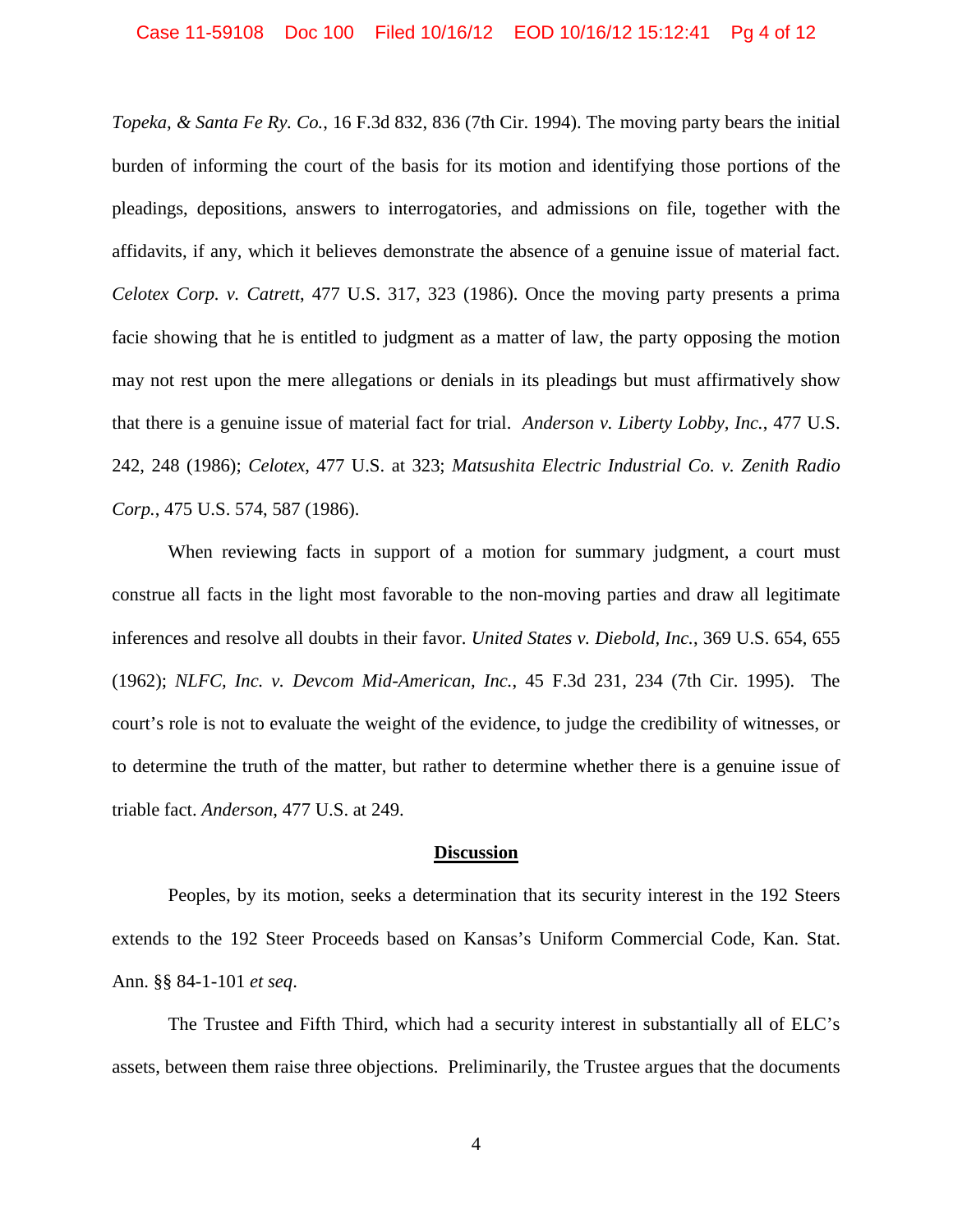#### Case 11-59108 Doc 100 Filed 10/16/12 EOD 10/16/12 15:12:41 Pg 5 of 12

submitted by Peoples in support of its motion should not be considered because they have not been properly authenticated. Second, they argue that there is a question of material fact as to whether the Food Security Act of 1985 (the "FSA"), 7 U.S.C. § 1631, applies to preempt the Kansas UCC and extinguish Peoples's security interest. Third, the Trustee argues that even if the FSA does not apply, Peoples has not established that it is entitled to judgment under state law. Also, Hohenberger, who has inexplicably failed to oppose the motion at bar, has pleaded a claim to the funds that is at odds with Peoples's, and the Court will consider its position in making its disposition. The first and second of the formal objections are addressed below; because the Court determines that the second objection and the position taken by Hohenberger defeat Peoples's claim to summary judgment, the third formal objection is not considered herein.

# *Authentication of Peoples's Supporting Materials*

Peoples did not append the usual affidavit of authenticity to its motion for summary judgment; rather, the motion itself contains a sworn, notarized verification<sup>[3](#page-4-0)</sup> by Peoples's president that the facts alleged in the motion are "true and correct to the best of my knowledge," and that the supporting materials "are true and correct copies and are from the files of Peoples Bank." The Trustee maintains that this is inadequate because the verification contains the qualifier "to the best of my knowledge" and because it otherwise fails to demonstrate that Peoples's president would be qualified to introduce the supporting materials as evidence at trial.

Fed. R. Civ. P. 56 applies to motions for summary judgment in adversary proceedings in

<span id="page-4-0"></span><sup>&</sup>lt;sup>3</sup> It is irrelevant that the averment by Peoples's president is in the form of a verified complaint rather than the more customary stand-alone affidavit because "28 U.S.C. § 1746 provides, in relevant part, that '[w]herever, under any law of the United States or under any rule… made pursuant to law, any matter is required or permitted to be supported… by… affidavit, such matter may, with like force and effect, be supported… by the unsworn declaration, certificate, verification, or statement, in writing of such person which is subscribed by him, as true *under penalty of perjury*....'" *Woods v. City of Chicago*, 234 F.3d 979, 987 (7th Cir. 2000) (original emphasis and ellipses). Peoples's president's verification meets those statutory criteria.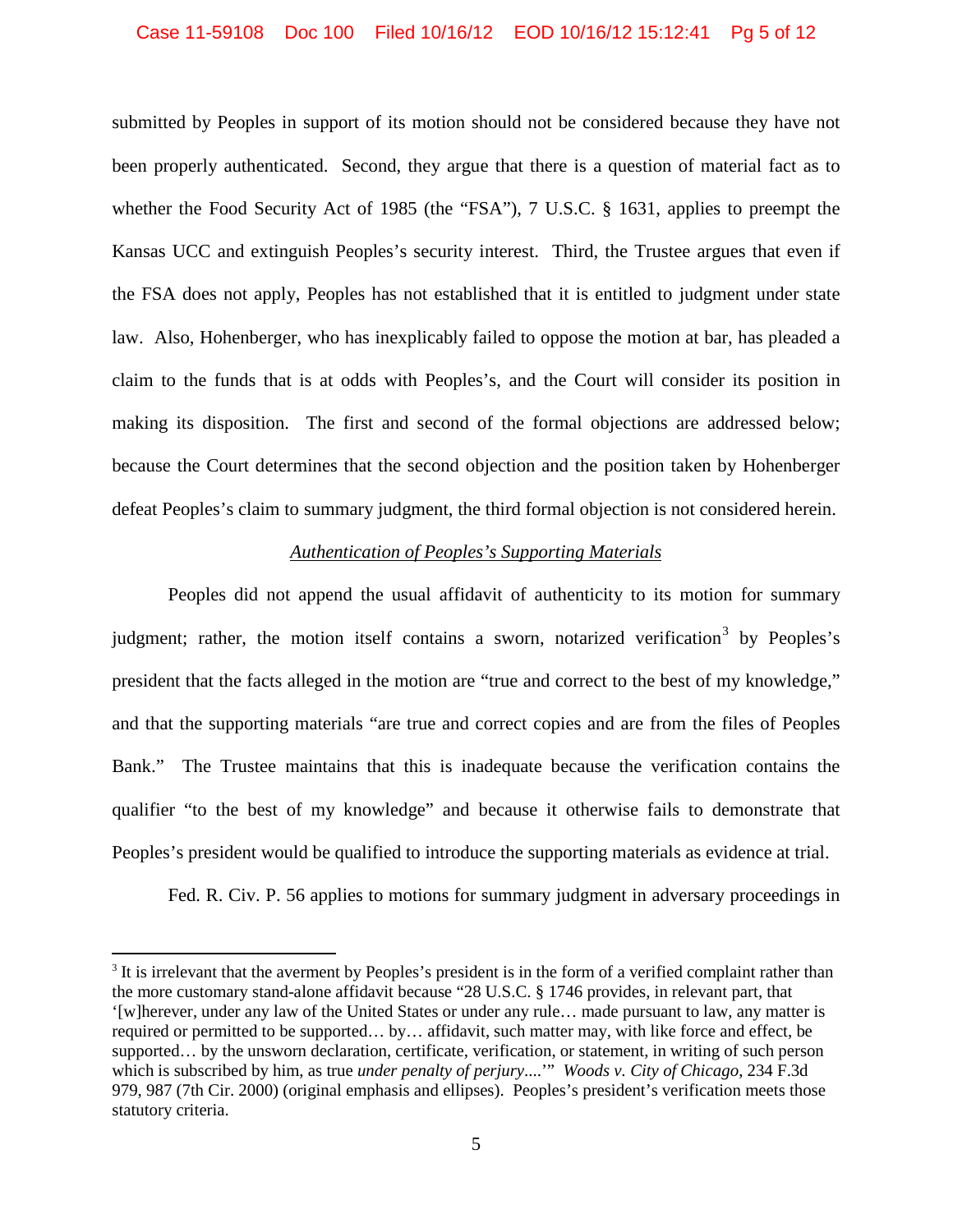#### Case 11-59108 Doc 100 Filed 10/16/12 EOD 10/16/12 15:12:41 Pg 6 of 12

bankruptcy. Fed. R. Bankr. P. 7056. The rule provides that "[a]n affidavit or declaration used to support… a motion must be made on personal knowledge, set out facts that would be admissible in evidence, and show that the affiant or declarant is competent to testify on the matters stated." Fed. R. Civ. P. 56(c)(4). *See Visser v. Packer Eng'g Assocs.*, 924 F.2d 655, 659 (7th Cir. 1991) (en banc) (observing that the rule "incorporates evidence rule 602 in words as well as by reference"). Where a litigant's verification is "based upon his own personal knowledge *or* upon his information and belief... it is insufficient" because it does not "show affirmatively that the affiant is competent to testify to the matters stated therein." *Price v. Rochford*, 947 F.2d 829, 832 (7th Cir. 1991) (emphasis added and internal quotations omitted).

The verification by Peoples's president contains no subjunctive escape clause like the one at issue in *Price*, *see Id.* at 832, but is said to be based upon his "personal knowledge of factual content thereof;" it leaves no room to conclude that he is relaying secondhand information. That the veracity of Peoples's allegations is affirmed "to the best of my knowledge" is of no moment, since "'personal knowledge' includes inferences," and "all knowledge is inferential," *Visser*, 924 F.2d at 659. The factual allegations contained in Peoples's motion are properly supported by Peoples's president's verification, and pass muster under Fed. R. Civ. P. 56(c)(4).

The rules further require that, when challenged, a "party asserting that a fact cannot be... genuinely disputed must support the assertion by citing to particular parts of materials… presented in a form that would be admissible in evidence." Fed. R. Civ. P.  $56(c)(1)-(2)$ . Here, the five documents in question are business records consisting of (i) the note made by the Brasses in favor of Peoples, (ii) the related security agreement, (iii) a receipt from the Kansas Secretary of State acknowledging the filing of a collateral amendment to Peoples's UCC financing statement, (iv) a purchase invoice for the Steers apparently composed by an agent of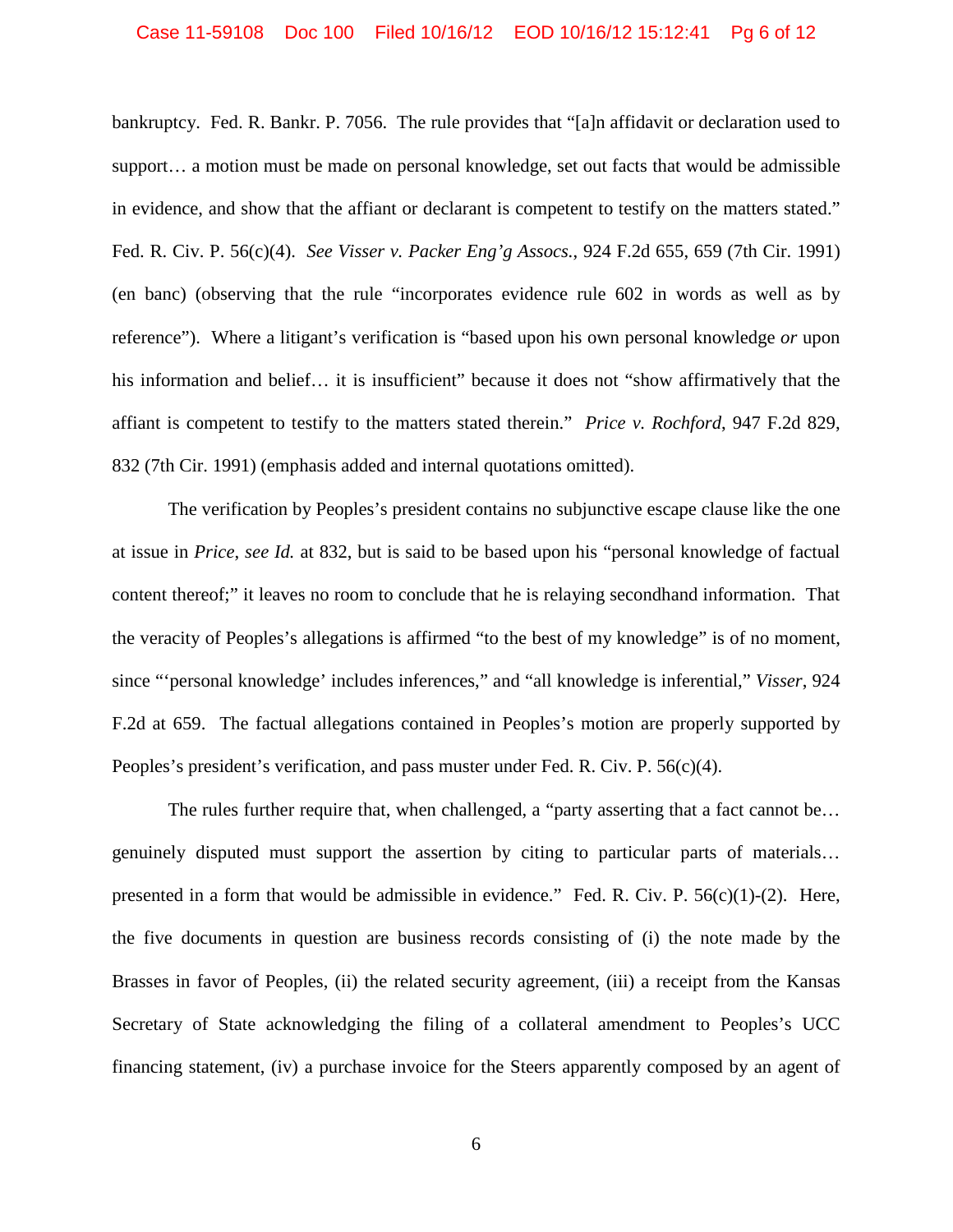#### Case 11-59108 Doc 100 Filed 10/16/12 EOD 10/16/12 15:12:41 Pg 7 of 12

ELC, and (v) a copy of the dishonored Check. In order to fit within the hearsay exception for business records, the reliability of such records must be "shown by the testimony of the custodian or another qualified witness." Fed. R. Evid. 803(6)(D).

The president of Peoples swears under penalty of perjury that "the attached Exhibits are true and correct copies." The president's knowledge of the authenticity of the note and security agreement seems beyond question, since he executed those documents on behalf of Peoples. The remaining items are records one would expect a bank to maintain, and "have sufficient indicia of trustworthiness to be considered reliable." *See Woods v. City of Chicago*, 234 F.3d 979,988 (7th Cir. 2000). This is not a circumstance like that confronted by the district court in *Pitcher v. Principal Mut. Life Ins. Co.*, 870 F.Supp. 903, 916 (S.D. Ind. 1994), where plaintiff's counsel himself sought to authenticate his client's medical bills. On the contrary, the Court is satisfied that Peoples's president would be qualified to introduce them at trial by virtue of his position within the bank and his personal involvement in the transaction at issue.

#### *The UCC and the Food Security Act*

Peoples's argument is based entirely on the Kansas  $UCC<sup>4</sup>$  $UCC<sup>4</sup>$  $UCC<sup>4</sup>$  According to Peoples, Eastern purchased the 192 Steers subject to Peoples's perfected security interest. *See* UCC § 9- 201(a) (providing generally that "a security agreement is effective according to its terms… against purchasers of collateral…"). That security interest, according to Peoples, attached to the proceeds of the 192 Steers, which are now in the possession of the Court, *see* UCC §§9-203(f) and  $9-315(a)(2)$  (providing generally that a security interest attaches to proceeds of collateral), and was perfected by operation of law, *see* UCC § 9-315(c) (providing generally that "a security

<span id="page-6-0"></span><sup>&</sup>lt;sup>4</sup> The Court assumes, *arguendo*, that the law of Kansas applies to the transaction at issue. Fifth Third and the Trustee contest this, though no party has argued that the differences among the relevant states' versions of the UCC are material to the issue at bar. Accordingly, the Court will cite to UCC Article 2 and UCC Revised Article 9 as promulgated by the National Conference of Commissioners on Uniform State Laws and the American Law Institute.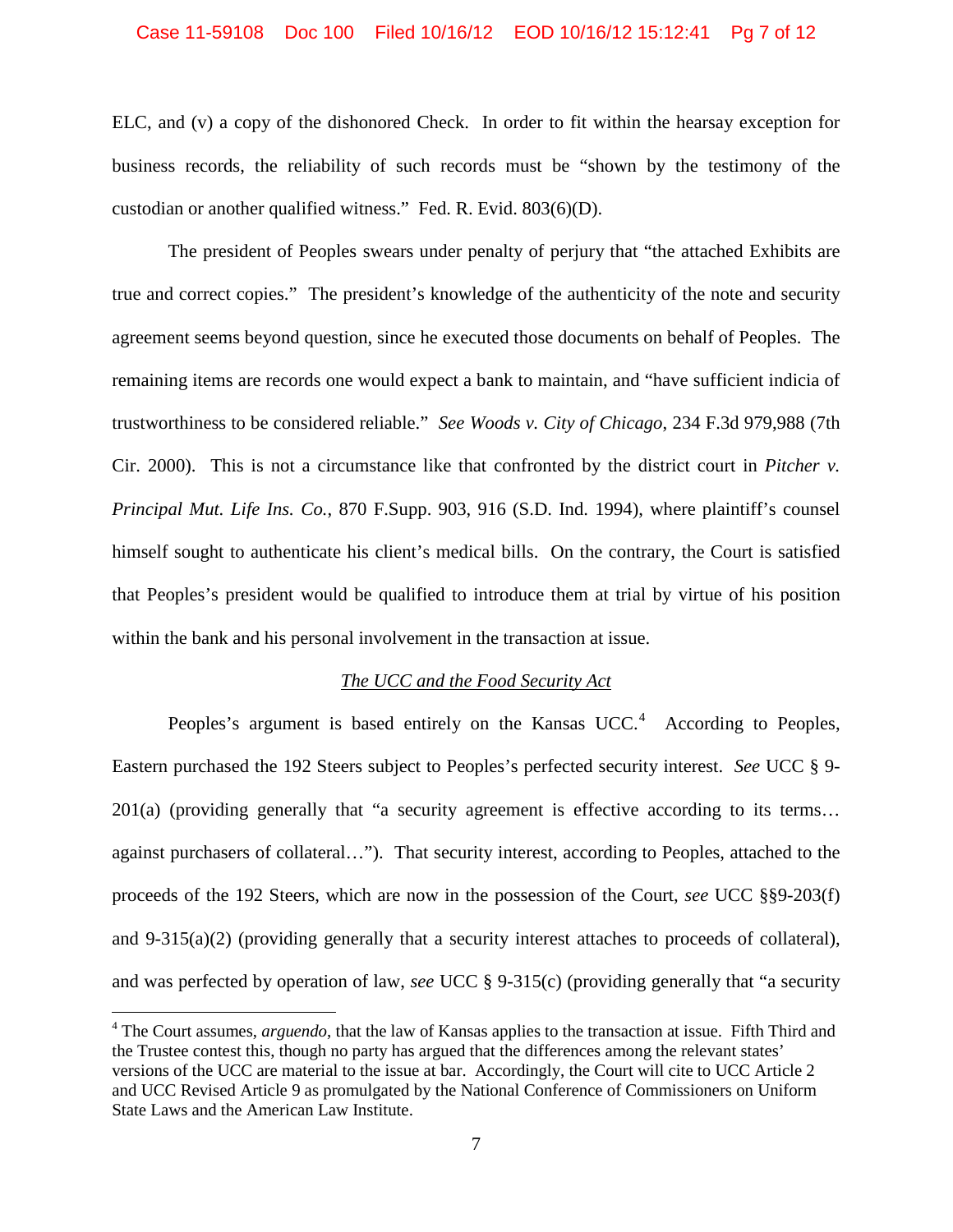#### Case 11-59108 Doc 100 Filed 10/16/12 EOD 10/16/12 15:12:41 Pg 8 of 12

interest in proceeds is [] perfected [] if the security interest in the original collateral was perfected"). Finally, according to Peoples, its security interest in the proceeds of the 192 Steers is entitled to priority over Fifth Third's blanket lien on Eastern's assets because it was perfected before the 192 Steers were transferred from Brass to Eastern. *See* UCC §§ 9-322 (providing generally that priority among conflicting security interests is determined by time of perfection) and 9-325(a) (providing generally that a security interest created by a buyer is subordinate to a perfected security interest created by a seller).

Even without considering the FSA, Peoples's analysis of the UCC is incomplete and does not address relevant UCC provisions relating to the sale of goods subject to a security interest. Without a fuller consideration of the qualified exception created by those provisions, Congress's impetus for passing the FSA, which may well be fatal to Peoples's claim to the 192 Steers Proceeds, remains clouded.

By its terms, UCC § 9-315, upon which Peoples relies as authority for the proposition that it retains a security interest in the 192 Steers Proceeds, is qualified by UCC  $\S$  2-403(2), which provides that a merchant who has been entrusted with goods has the power to transfer them in the ordinary course of its business free and clear of encumbrances it created.<sup>[5](#page-7-0)</sup> Similarly, UCC § 9-320(a) provides that a buyer of goods in the ordinary course of business generally "takes free of a security interest created by the buyer's seller, even if the security interest is perfected and the buyer knows of its existence."

However, the UCC's exceptional treatment of security interests in goods sold in the ordinary course is itself subject to an exception. The farm products exception explicitly excepts

<span id="page-7-0"></span> <sup>5</sup> UCC § 2-403 provides, *inter alia*, that: "(2) Any entrusting of possession of goods to a merchant who deals in goods of that kind gives him power to transfer all rights of the entruster to a buyer in the ordinary course of business." The subsequent paragraph explains that "(3) 'Entrusting' includes any delivery and any acquiescence in retention of possession regardless of any condition expressed between the parties to the delivery or acquiescence…." UCC § 2-403.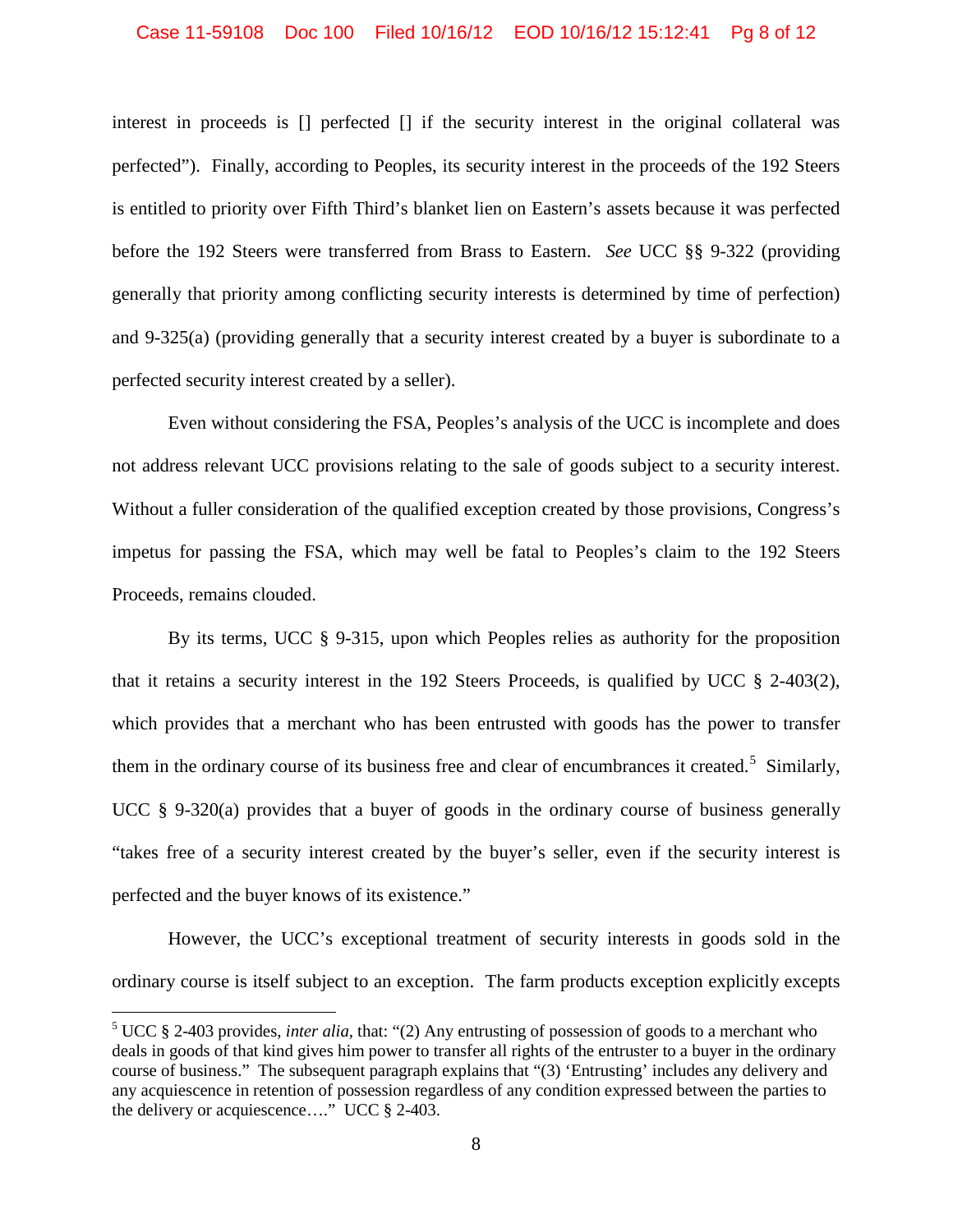from the reach of UCC § 9-320 those who buy "farm products from a person engaged in farming operations."

Congress found that the UCC's farm products exception often worked an injustice on unwitting purchasers of encumbered goods who were subject to double payment when sellers failed to satisfy their obligations to lenders, and that such exposure burdened interstate commerce. 7 U.S.C. § 1631(a). In response, the FSA was passed in 1985. P.L. 99-198, Title XIII, § 1324. *See generally First Nat'l Bank & Trust v. Miami Cnty. Coop. Ass'n*, 897 P.2d 144, 146-47 (Kan. 1995) (discussing the history of the FSA). The FSA preempts the UCC farm products exception, *Id.* at 147, and provides that one who buys agricultural commodities in the ordinary course of business from a person engaged in farming operations takes free of perfected security interest unless the secured party takes certain prescribed measures to notify prospective buyers and ensure the preservation of its security interest,  $7 \text{ U.S.C. }$  § 1631(c)(1), (5), (d). In order to ensure that such a security interest is not extinguished by a sale, a secured party must either (i) provide to the buyer prior to a sale direct notice that satisfies several enumerated criteria, 7 U.S.C. §  $1631(e)(1)$ , or (ii) file an "effective financing statement" with the secretary of state if the appropriate state has established a centralized filing system pursuant to the FSA, 7 U.S.C. § 1631(e)(2), (3). Anticipating a scenario featuring a seller who receives good payment from a buyer and nevertheless defaults on its obligation to its lender, the FSA was thus intended to "shift[] the burden of potential loss from the buyers and commission merchants to the lenders who finance farm operations." *Mercantile Bank of Springfield v. Joplin Reg'l Stockyards, Inc.*, 870 F.Supp. 278, 282 (W.D. Mo. 1994).

In its papers, Peoples does not attempt to demonstrate its compliance with the FSA's notice provisions. In reply to the objections of Fifth Third and the Trustee, Peoples shifts gears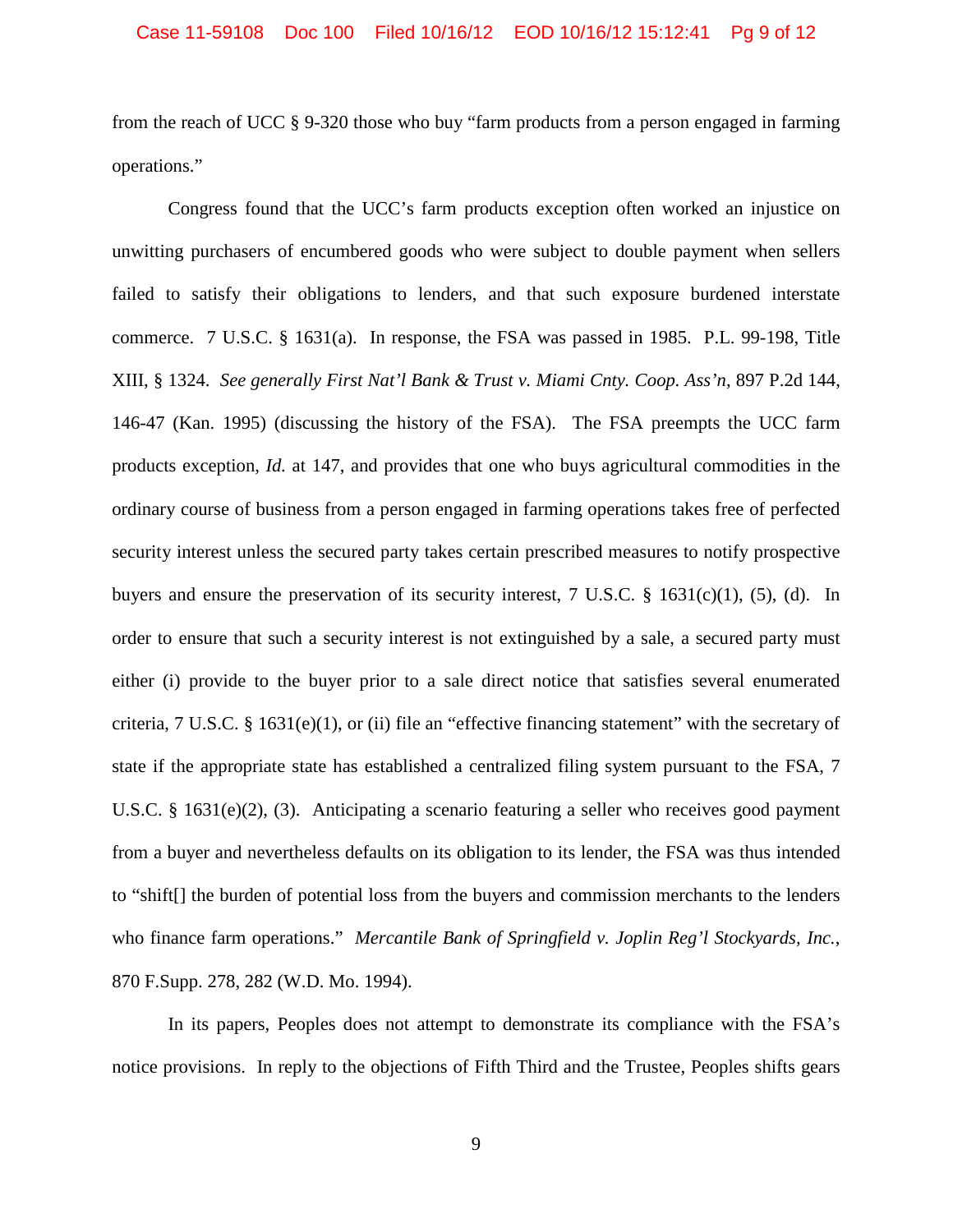and argues for the first time that neither the FSA nor UCC § 9-320 applies because Eastern was not a buyer in the ordinary course of business within the meaning of either statute because it paid for the 192 Steers with the subsequently dishonored Check. Rather, Peoples maintains that its arguments and proffer of evidence are sufficient to shift the burden to the Trustee, who must prove that Eastern was a buyer in the ordinary course. *See United States v. Cont'l Ill. Nat'l Bank & Trust*, 889 F.2d 1248, 1253 (2d Cir. 1989) (holding that a plaintiff need not disprove buyer status); *Gary Aircraft Corp. v. Gen. Dynamics Corp.*, 681 F.2d 365, 373 (5th Cir. 1982) (observing that "the burden of proof does rest with the party claiming the status of a buyer in the ordinary course of business"). Peoples puts its adversaries and the Court at a disadvantage by raising in its reply brief novel arguments that the Trustee has not had an opportunity to address. Nevertheless, Peoples cites persuasive authority for the proposition that a party's status as buyer in the ordinary course is its to prove and not its adversary's to disprove. Accordingly, the Court considers the question briefly in the light most favorable to the non-movants and concludes that the application of the FSA to the transaction between the Brasses and Eastern remains an unanswered mixed question of fact and law.

The FSA defines "buyer in the ordinary course of business" as "a person who, in the ordinary course of business, buys farm products from a person engaged in farming operations who is in the business of selling farm products."  $7 \text{ U.S.C.}$  § 1631(c)(1). The statutory definition is unavailing, since the only other relevant term defined by the FSA is "farm product," which means "… a species of livestock such as cattle… used or produced in farming operations… that is in the possession of a person engaged in farming operations." 7 U.S.C. § 1631(c)(5). The FSA begs the question of the meaning of "ordinary course of business" and "buys." The Court is unaware of any published opinions parsing the FSA's use of the term. One commentator has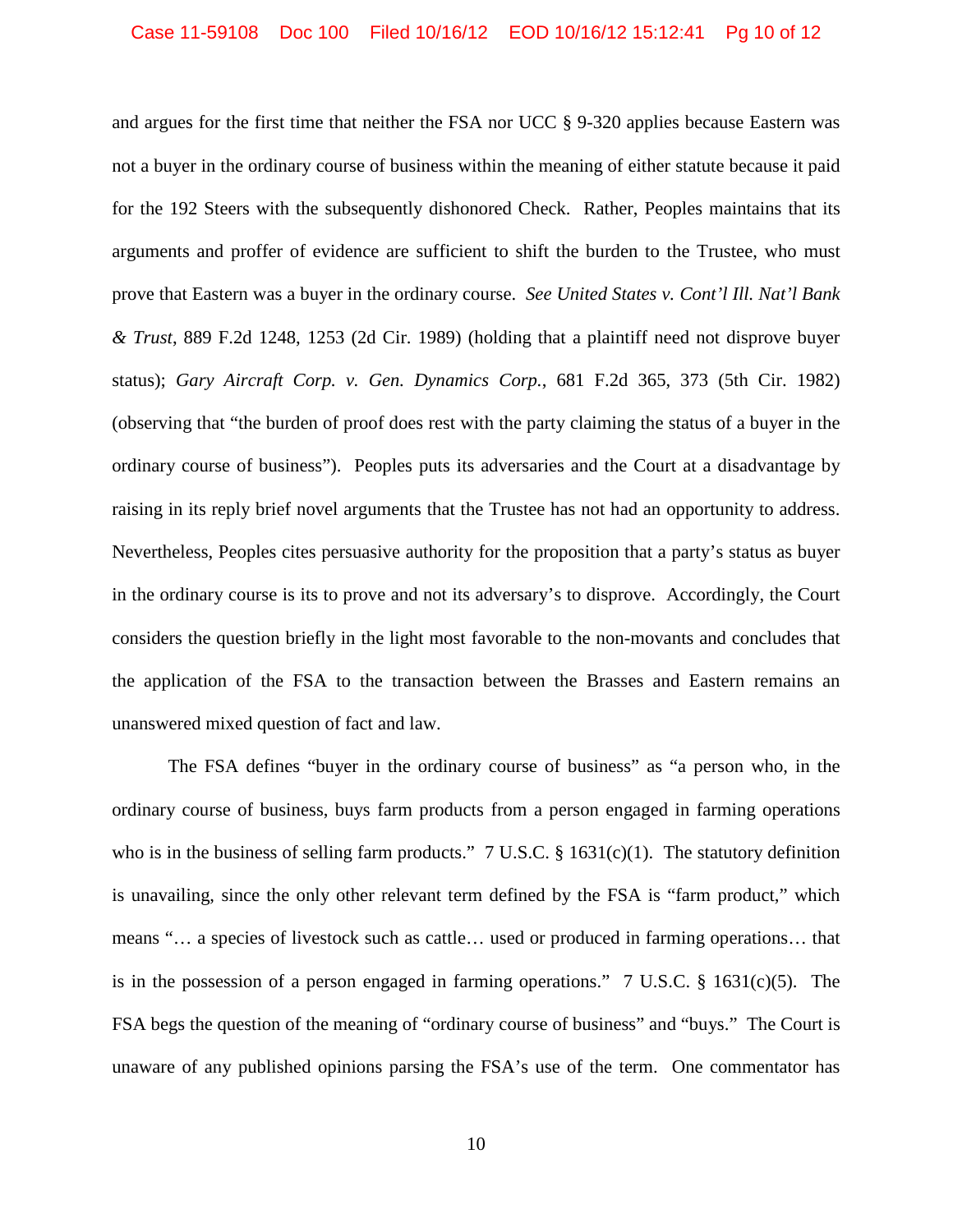#### Case 11-59108 Doc 100 Filed 10/16/12 EOD 10/16/12 15:12:41 Pg 11 of 12

suggested that courts refer to the UCC definition and the cases interpreting it for guidance. *See*  Keith G. Meyer, *A Garden Variety of UCC Issues Dealing with Agriculture*, 58 U. Kan. L. Rev. 1119, 1159 (2010) (proposing interpretation of the FSA provision by reference to UCC cases).

The Court observes that perhaps at least one difference between the FSA and UCC definitions of "buyer in the ordinary course of business" is material. To qualify as a buyer in the ordinary course of business under the UCC, one must "buy goods in good faith." UCC § 1- 201(9). This language has been a part of the UCC's definition since its inception, having survived two major revisions. In contrast, the FSA includes no explicit good-faith requirement. At this juncture, without the benefit of briefing on the question by the non-moving parties, the Court is unwilling to hazard a definitive opinion on whether a good-faith element should be read into the FSA, and, if so, whether the UCC's definition of "good faith" is applicable, *see* UCC § 1-201(19) (defining "good faith" as "honesty in fact in the conduct or the transaction concerned"). If it is appropriate to read a good-faith requirement into the FSA, it is unclear whether Eastern's conduct satisfies the requirement, and evidence will need to be presented. If the FSA should not be so construed, then Peoples has not shown that the federal statute does not bar its recovery.

Peoples's failure to demonstrate that the FSA did not extinguish its security interest when the Brasses transacted with Eastern applies *a fortiori* to the subsequent purchase of the 192 Steers by Hohenberger. By its answer, Hohenberger asserts facts that would support its status as a buyer in the ordinary course of business entitled to the protections of the FSA, and Peoples has put forth no argument to the contrary.

## **Conclusion**

For the reasons set forth herein, the motion for summary judgment filed by Peoples Bank